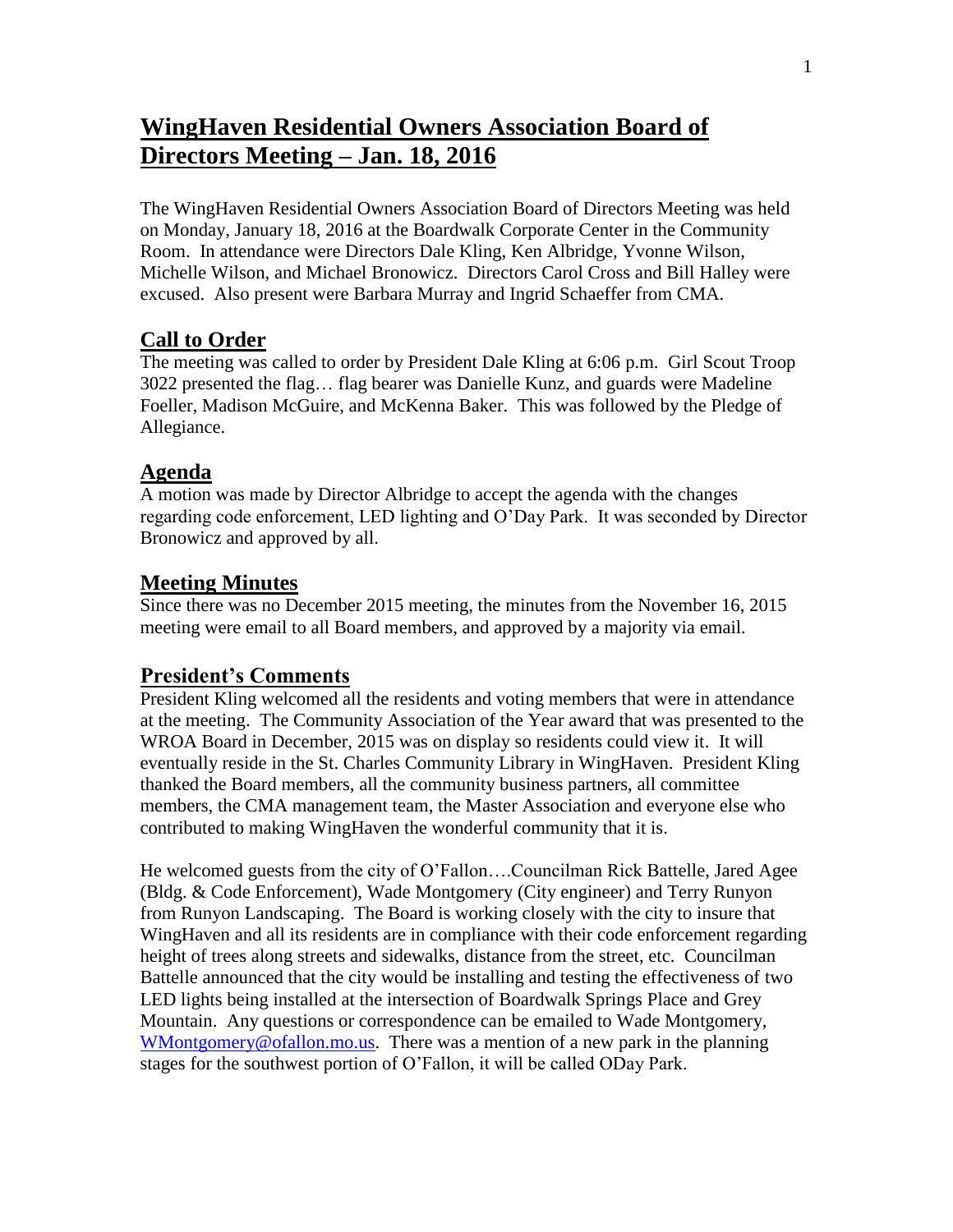In the meantime, the City of O'Fallon has been inspecting properties in the north part of the city and will continue their "Sweeps" concentrating on overgrown grassy areas, trees and bushes, derelict vehicles, algae on sides of homes, etc. in the south part, including WingHaven. In conjunction with the City of O'Fallon, Terry Runyon spoke on the new guidelines for trees. Call CMA for more information on this if you might possibly be planting new trees on your property.

# **Attendees' opportunity to address the Board per sign-in**

There were no attendees who wished to address the Board.

# **Treasurer's Report**

Our treasurer, Director Ken Albridge, gave a review of 2015 year end. If anyone would like more information, Director Albridge's email information can be found on [www.wroa.info.](http://www.wroa.info/) He also reviewed the new 2016 budget for those residents attending the meeting. This information is also available to the residents.

## **Management Report**

Twenty five violation letters were sent out to residents and fifteen residents are with the attorney. \$2,186.50 was collected for prior year's fee. One reservation has been made to use the Park & Gardens this spring.

# **Committee Reports**

#### **Events**

Betty Kling reported on the success of the past WingHaven events, the most recent in December was the Gingerbread House Soiree held at the Berkshire Hathaway Real Estate Office. There is money to support their events this coming year thanks to the support of the local merchants and corporate sponsors. The date for the Winter Pub Crawl is Jan. 30, 2016….come join in the community fun.

## **Architectural**

Six requests were received and all six were approved.

## **Grounds**

President Kling gave the report…the Board has budgeted \$22,000 to support our Plan B regarding the Ash Tree problem. Information pertaining to this is on our website… [www.wroa.info](http://www.wroa.info/) or you may call CMA @ 314-878-0025, ext. 102 or 108. This spring, Directors M.Wilson and Y.Wilson will continue checking cul-de-sacs and working with Terry Runyon to trim and/or replace trees and shrubs. New nets will be put up on the basketball courts and volleyball court.